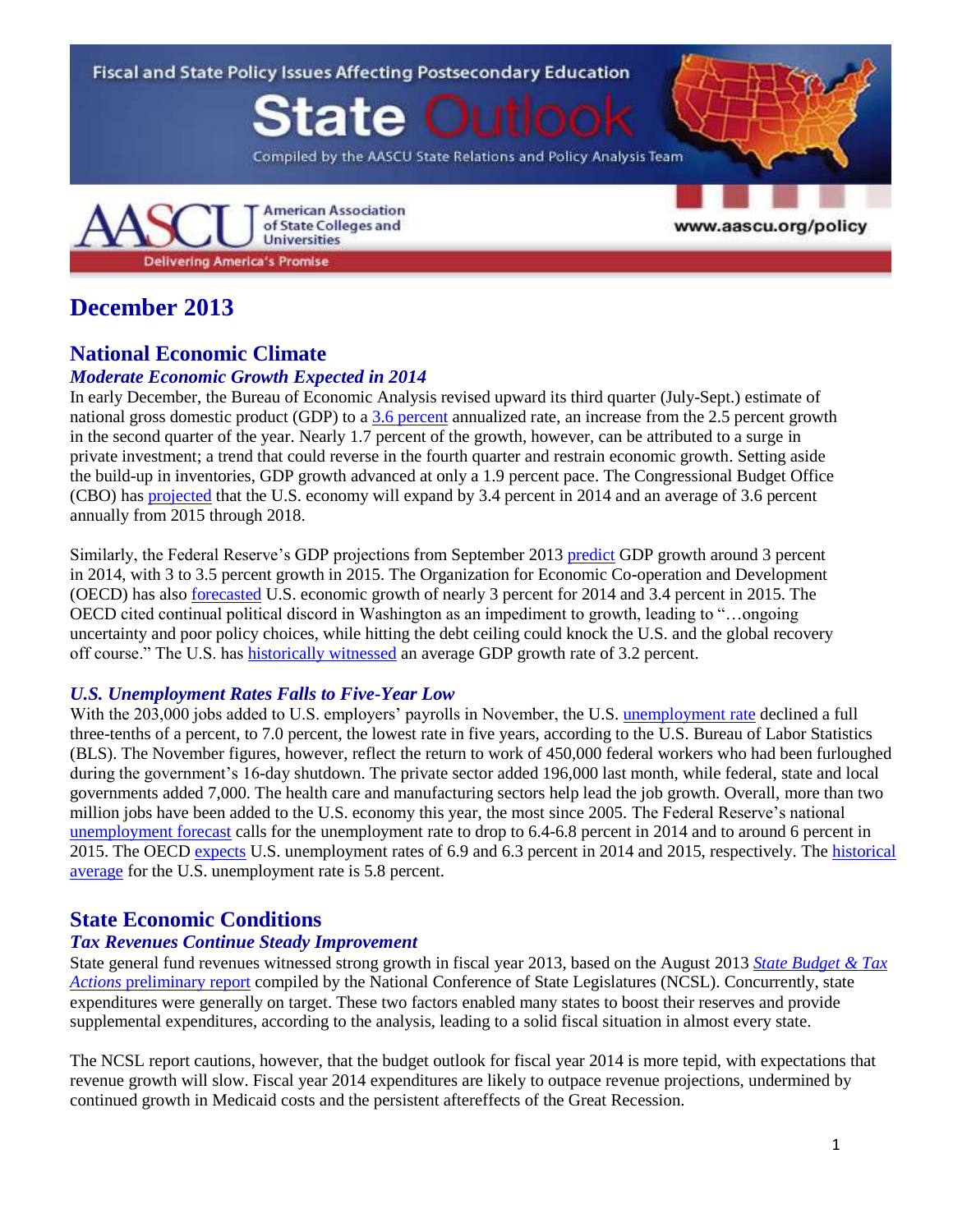States' cumulative year-end balances, consisting of general fund dollars and rainy day funds, climbed to 9.6 percent in fiscal year 2013, up from 8.2 percent the year prior, but are projected to decline to 5 percent by the end of fiscal year 2014 (the amount typically recommended by ratings agencies). It should be noted, however, that Alaska and Texas hold well over half of all state rainy day fund balances, thus skewing the national average. Omitting these two states from the calculation brings the change in aggregate year-end balances to 6.4 percent in fiscal year 2013.

#### **Highlights from the** *State Budget and Tax Actions* **Preliminary Report National Conference of State Legislatures / August 2013**

- State general fund revenues grew by 5.3 percent in fiscal year 2013 but a slowdown is expected in fiscal year 2014 with projected revenue growth of 1.3 percent.
- Fiscal year 2014 appropriations are budgeted to increase 3.9 percent, led by increases in Medicaid and higher education spending.
- Fiscal year 2013 year-end balances rose 23 percent above prior year levels, but are expected to decline 11.6 percent by the end of fiscal year 2014.
- As a result of the mismatch in state spending and revenue, state year-end balances (as a percentage of state spending) are projected to fall to 5 percent by the end of fiscal year 2014, down from 9.6 percent at the end of fiscal year 2013.
- Substantial changes in income tax, sales taxes and transportation funding mechanisms dominated 2013 legislative tax discussions.

The latest *[State Expenditure Report](http://www.nasbo.org/sites/default/files/State%20Expenditure%20Report-Summary_0.pdf)* from the National Association of State Budget Officers (NASBO), released in November, shows that total state spending had declined for the first time in 26 years in fiscal year 2012, but bounced back in fiscal year 2013, estimated to have increased 5.4 percent. The report estimated a 2.6 percent increase in state spending on higher education in fiscal year 2013. Medicaid expenditures grew in all but 8 states, with an overall increase of 8 percent last year alone. Medicaid now represents 24.5% of total state spending, compared to 20% for K-12 education and 10% for higher education.

## *Health Care, Pensions, Other Costs Stack Up for State, Local Governments*

Tax revenue increases have improved state budget outlooks, yet [structural fiscal challenges remain](http://www.nytimes.com/2013/06/01/us/surpluses-help-but-fiscal-woes-for-states-go-on.html?smid=tw-share&_r=1&) for state governments. The U.S. Government Accountability Office (GAO) explained in its April [report:](http://www.gao.gov/assets/660/654255.pdf)

"In the long term, the decline in the sector's (state and local government) operating balance is primarily driven by the rising health-related costs of state and local expenditures on Medicaid and the cost of health care compensation for state and local government employees and retirees. Since most state and local governments are required to balance their operating budgets, the declining fiscal conditions shown in our simulations continue to suggest that the sector would need to make substantial policy changes to avoid growing fiscal imbalances in the future. That is, absent any intervention or policy changes, state and local governments would face an increasing gap between receipts and expenditures in the coming years" (p. 2).

The latest *[Fiscal Survey of the States](http://www.nga.org/files/live/sites/NGA/files/pdf/2013/FSS1306.PDF)* from the National Governors Association (NGA) and the National Association of State Budget Officers (NASBO) found that states' budget pictures are slowly improving, yet spending pressures remain, as well as demands for state funds for programs that were cut during the recession. The NGA/NASBO fiscal analysis determined that governors' budget blueprints called for a moderate increase in spending in fiscal year 2014, with 42 governors presenting higher spending levels in the new fiscal year.

## *Sweeping Tax Reforms Called for by Some Governors, Legislators*

Improving state budget conditions have spurred some governors and state legislators to propose broad-based changes in state tax structures, with some policymakers seeking deep reductions in state tax rates as one strategy intended to spur economic growth and job creation. Legislatures in 35 states have discussed changes in tax policy in the 2013 legislative session, with 16 debating revisions in state personal income taxes, based on a National Conference of State Legislature (NCSL) study cited in [Stateline.org.](http://www.pewstates.org/projects/stateline/headlines/as-revenues-rebounded-many-states-cut-taxes-85899482175)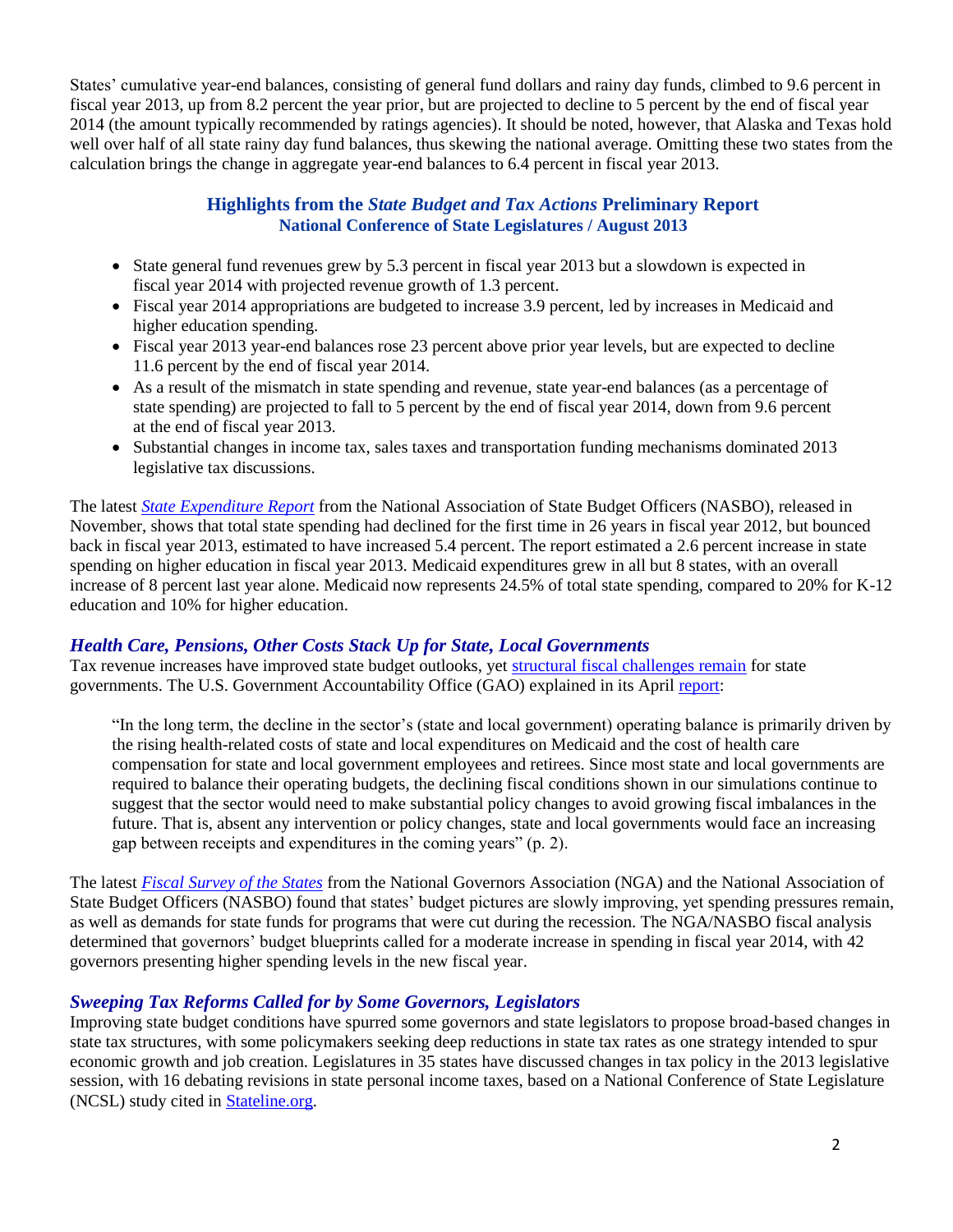A few examples of these proposals include:

- **Kansas**: Gov. Sam Brownback (R) [proposed](http://www.nytimes.com/2013/01/24/us/politics/gov-sam-brownback-seeks-to-end-kansas-income-tax.html) phasing out the state's income tax in early 2013 as part of a sweeping plan to lower state taxes. Brownback and the legislature reached an *[agreement](http://www.kansascity.com/2013/06/13/4290891/brownback-signs-tax-bill.html)* in June to lower tax rates. Higher education funding was cut as a result, followed by increases in tuition to partially offset the reduction.
- **Louisiana**: Gov. Bobby Jindal (R) [called for](http://www.nytimes.com/2013/04/09/us/gov-bobby-jindal-shelves-tax-plan-in-louisiana.html?pagewanted=all&_r=0) ending the state's income and corporate taxes and replacing the revenue sources with an enhanced sales tax, but has backed off the proposal.
- **Missouri**: The Republican-led Missouri legislature has passed a major tax reform package that would cut taxes by an estimated \$800 million. The plan was vetoed by Gov. Jay Nixon (D). Republicans failed in their efforts to override the governor's veto.
- **Nebraska**: Gov. Dave Heineman (R) called for ending the state's income tax in favor of an expanded sales tax in early 2013. His plan [failed](http://www.omaha.com/article/20130216/NEWS/130219576) to acquire requisite support from state legislators.

In other states, plans have been introduced to increase taxes in order to make investments in state programs.

- **Massachusetts**: Gov. Deval Patrick (D) outlined an ambitious plan to significantly raise the state income tax while reducing the state sales tax. Patrick ultimatel[y signed a state budget](http://www.masslive.com/politics/index.ssf/2013/07/gov_deval_patrick_signs_pared.html) with a \$159 million funding increase for public higher education that allowed public colleges and universities to freeze tuition.
- **Minnesota**: Gov. Mark Dayton (D) and legislative leaders [passed a budget](http://www.postbulletin.com/news/politics/dayton-signs-minn-budget-bills-other-legislation/article_66a3db72-6a1f-5ab5-903f-d3dda48f142d.html) that will increase state taxes by over \$2 billion over two years via an increase in tax rates on wealthy state residents, closing corporate tax loopholes and raising the tax rate on cigarettes. The governor signed a state budget that includes added funding for higher education and a tuition freeze.

A compete analysis of state tax proposals can be found on *[Stateline.org.](http://www.pewstates.org/projects/stateline/headlines/no-new-taxes-it-depends-on-where-you-live-85899482890)*

# **Fiscal Year 2014 State Higher Education Funding**

#### *Increases in state appropriations, steadying tuition rates mark major turnaround*

Two years removed from the largest decline in state higher education funding in nearly a half century, state lawmakers have used increases in state revenues to begin reinvesting in public higher education. Based on the results of an informal survey conducted by AASCU of state operating support for public universities for fiscal year 2014 (which began July 1 in 46 states), 37 of the 49 states in which data was received reported year-over-year increases (see table). This compares to last fiscal year when only 30 states increased higher education funding, preceded by only 8 states in fiscal year 2012, according to similar preliminary prior estimates conducted by AASCU. The largest gains in state higher education funding support were reported in *New Hampshire* (28%), *Massachusetts* (16%) and *Washington* (12%).

Seven states cut operating support for public universities for this fiscal year. Topping the list were *Louisiana* (-17%), *West Virginia* (-9%) and *Wyoming* (-6%). This compares to 11 states last fiscal year and 31 states in fiscal year 2012. Five states provided flat funding this year, compared to nine last year.

There was considerable variation in year-to-year changes among the states this fiscal year—a 46 percent spread, driven largely by extremes in two states: New Hampshire's 28.6 percent increase and Louisiana's 17 percent cut. It should be noted that New Hampshire suffered a 48 percent cut in state higher education funding two years ago. Last fiscal year, there was a 25 percent spread between the states with the largest gain and steepest cut, and a remarkable 57 percent spread in fiscal year 2012. Overall, the collective average percent change in year-over-year state operating support for public universities heading into fiscal year 2014 was 3.5 percent. When excluding New Hampshire, the 49-state average reflects an increase of 2.9 percent. This compares to a 0.2 percent decline in overall state fiscal support for higher education between fiscal years 2012-2013 and a 4.7 percent decline between fiscal years 2011-2012, according to Illinois State University's *Grapevine* [compilation](http://grapevine.illinoisstate.edu/tables/index.htm) of data on state fiscal support for higher education.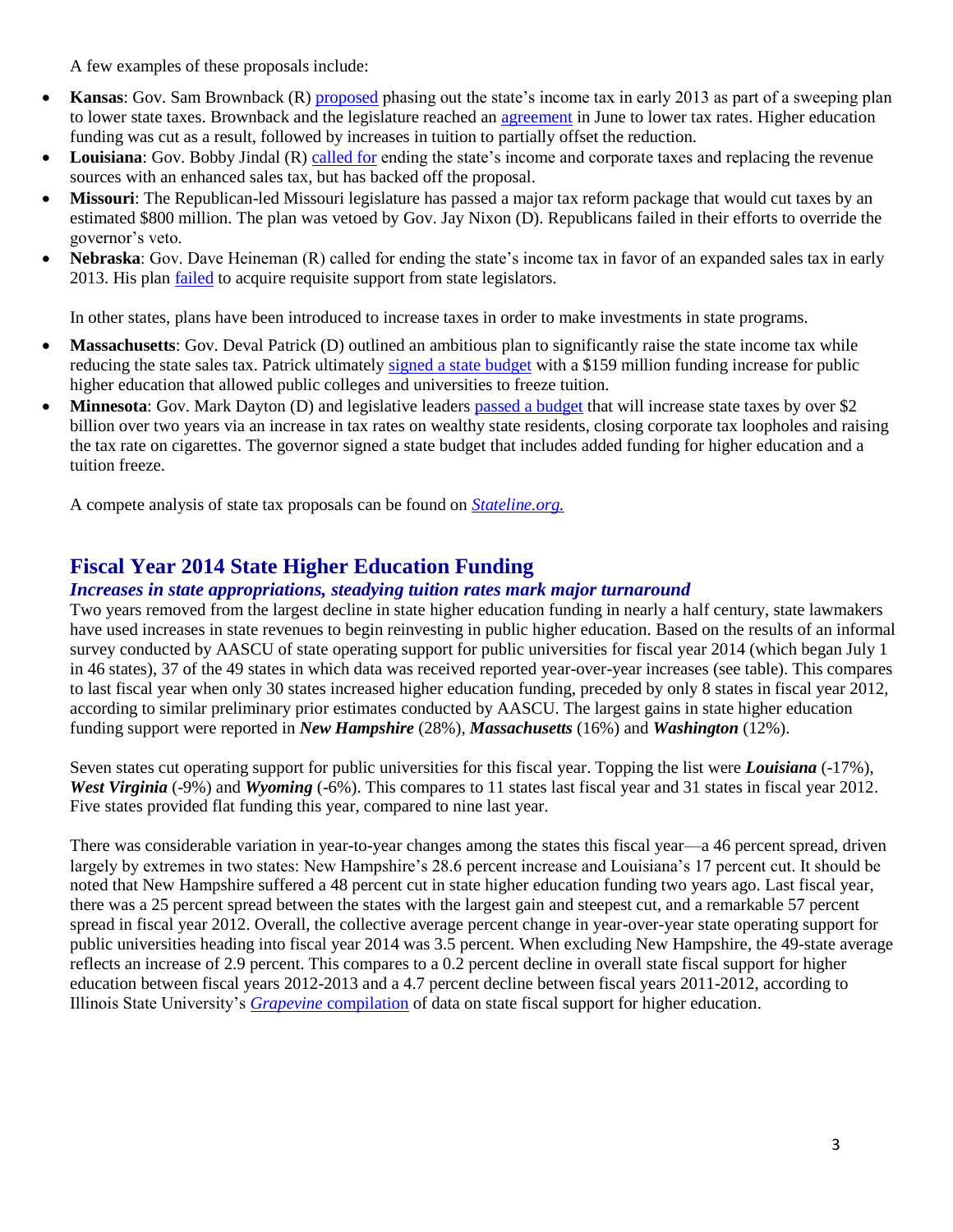| State Operating Support for Fublic Four-Tear Universities |                |                               |                         |
|-----------------------------------------------------------|----------------|-------------------------------|-------------------------|
|                                                           | %              |                               | %                       |
| <b>Alabama</b>                                            | 1.8            | <b>Montana</b>                | 8.7                     |
| <b>Alaska</b>                                             | 3.6            | <b>Nebraska</b>               | 4                       |
| Arizona                                                   | 4.1            | <b>Nevada</b>                 | 2.1                     |
| <b>Arkansas</b>                                           | 1.6            | <b>New Hampshire</b>          | 28.6                    |
| <b>California</b>                                         | 5              | <b>New Jersey</b>             | 0                       |
| Colorado                                                  | 4.4            | <b>New Mexico</b>             |                         |
| <b>Connecticut</b>                                        | 4.8            | <b>New York</b>               | 0                       |
| <b>Delaware</b>                                           | 3.4            | <b>North Carolina</b>         | $-4.5$                  |
| <b>Florida</b>                                            | 11             | <b>North Dakota</b>           | 10.7                    |
| Georgia                                                   | 2.8            | Ohio                          | 2.3                     |
| <b>Hawaii</b>                                             | $\mathbf{1}$   | <b>Oklahoma</b>               | 1                       |
| Idaho                                                     | 3.8            | Oregon                        | $\overline{7}$          |
| <b>Illinois</b>                                           | 0.2            | Pennsylvania                  | 0                       |
| Indiana                                                   | 3.1            | <b>Rhode Island</b>           | 6.4                     |
| lowa                                                      | 2.6            | <b>South Carolina</b>         | 3                       |
| <b>Kansas</b>                                             | $-3.3$         | <b>South Dakota</b>           | 7.5                     |
| Kentucky                                                  | 0              | <b>Tennessee</b>              | 7.8                     |
| Louisiana                                                 | $-17.6$        | <b>Texas</b>                  | 6.2                     |
| <b>Maine</b>                                              | 0              | Utah                          | $\overline{7}$          |
| <b>Maryland</b>                                           | 9              | <b>Vermont</b>                | $\overline{\mathbf{3}}$ |
| <b>Massachusetts</b>                                      | 16.8           | <b>Virginia</b>               | 3.3                     |
| <b>Michigan</b>                                           | $\overline{2}$ | Washington                    | 12                      |
| <b>Minnesota</b>                                          | 6.8            | <b>West Virginia</b>          | $-8.9$                  |
| <b>Mississippi</b>                                        | 5.3            | Wisconsin                     | $-2.9$                  |
| <b>Missouri</b>                                           | $-1$           | <b>Wyoming</b>                | $-6$                    |
|                                                           |                | <b>49-State State Average</b> | $+3.5%$                 |

## **Approximate Year-Over-Year Percent Change in FY 2014 State Operating Support for Public Four-Year Universities**

*\*Approximations; Original figures are as of July 11, 2013. North Carolina figure added Oct. 17, 2013. Data compiled by AASCU. Notes: North Dakota—the percent change increase reflects an increase from the state's 2011-13 biennial budget to the 2013-15 biennial budget. Minnesota percent figure reflects blended percent change for both the Minnesota State Colleges and Universities system and the University of Minnesota. Connecticut percent figure is only representative of the Connecticut State University System. New Mexico—data was not received as of July 11*

*48-State State Average (Excluding New Hampshire)*

*+2.9%*

# **Higher Education Policy Round-Up—States' 2013 Legislative Sessions**

Provided below is a brief overview of higher education state policy and programmatic initiatives stemming from states' 2013 legislative sessions, as aligned with the topics from AASCU's annual list of the top 10 higher education state [policy issues.](http://www.aascu.org/policy/publications/policy-matters/topten2013.pdf) For a more exhaustive list of higher education legislation in 2013, visit the *[Education Commission of the](http://www.ecs.org/ecs/ecscat.nsf/Web2013All?OpenView&Count=-1)  [States.](http://www.ecs.org/ecs/ecscat.nsf/Web2013All?OpenView&Count=-1)*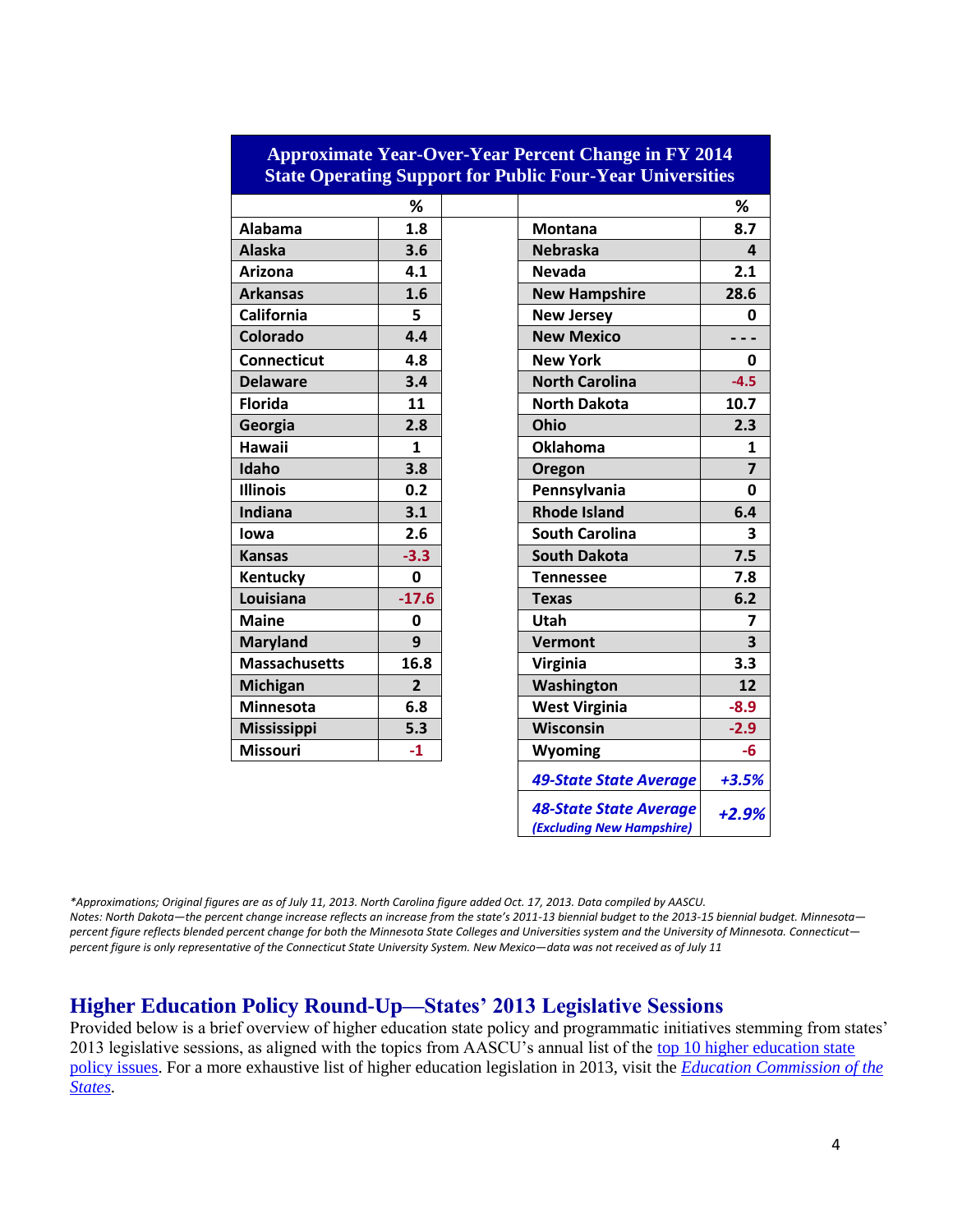#### **#1—Productivity (Boosting Institutional Performance via Incentivized State Funding)**

A number of states have initiated efforts intended to boost institutional productivity, most notably through the use of performance-based higher education funding formulas. Modest growth in state budgets has spurred policymakers to attach performance requirements to higher education appropriations bills. Performance-based funding measures were adopted this year in many states, including in *Minnesota*, *Montana* and *North Dakota*. *Mississippi* adopted an approach to performance-based funding through its state higher education governing board. *Arizona* earmarked \$5 million in performance-based funding for its three public universities. Performance-based funding measures were also discussed this year at the state or system level in *Louisiana*, *Missouri*, *Nevada, Texas and West Virginia.* A number of states are currently developing performance-based approaches to higher education finance. According to [collegeproductivity.org,](http://www.collegeproductivity.org/states) 20 states now utilize some form of higher education performance-based funding.

#### **#2—State Operating Support for Public Higher Education**

Increases in state tax revenues have encouraged lawmakers to boost higher education funding in many states; for some it will mark the first time in years that public higher education will receive a funding increase. *California*, *Colorado*, and *Michigan* are among those which witnessed cuts to higher education in excess of 10 percent just two years ago and which this fiscal year received an increase in state investment.

While the economy is slowly improving and state higher education appropriations have increased throughout the nation, years of state disinvestment have shifted the college cost burden to students and families. The latest State Higher Education Executive Officer (SHEEO) *[State Higher Education Finance Report](http://www.sheeo.org/sites/default/files/publications/SHEF%20FY%2012-20130322rev.pdf)* indicates that state support per FTE student fell to \$5,906 in 2012, the lowest level in more than a quarter-century in inflation-adjusted terms. According to the report, in only two states did per-student appropriations increase from 2007-2012.

A number of institutions and state higher education systems have submitted requests for increasing higher education funding in the 2014 legislative cycle, including *Iowa*, *Massachusetts* and *Tennessee*. The governor of *Colorado* has already called for significant increases for higher education in the next state budget and Democrats in the *California*  legislature have called for boosting state investment in public higher education in 2014.

#### **#3—Tuition Prices and Tuition Policy**

Increased state revenues and subsequent funding increases for public colleges and universities allowed a number of states to freeze tuition this year. Tuition freezes were approved in *California***,** *Iowa*, *Maine*, *Massachusetts*, *Minnesota*, *Montana*, *Nebraska, New Hampshire, Rhode Island, Washington* and *Wisconsin*. In *Florida*, Gov. Rick Scott (R) vetoed a 3 percent tuition increase and has urged the state's public universities to not raise tuition levels, with most state institutions approving modest tuition increases to keep pace with inflation. A few states, such as *Kentucky* and *North Dakota*, have set caps on tuition increases, while in other states modest tuition hikes have been approved. *Texas* lawmakers approved a "fixed for four" tuition option that will hold tuition rates constant for four years of a student's academic program. A similar bill died in the *Florida* legislature.

College Board [data](http://trends.collegeboard.org/sites/default/files/college-pricing-2013-full-report.pdf) released in fall 2013 indicate that the average 2.9 percent increase in published prices of tuition and fees at public four-year colleges and universities for the 2013-14 academic year was the smallest percentage increase in 30 years. The average tuition and fee prices at public four-year colleges increased from \$8,646 to \$8,893.

For the upcoming 2014 legislative session, governors have already made controlling tuition hikes a priority. The governor of *South Dakota* has already called for a tuition freeze in exchange for a funding increase, while the *Iowa Board of Regents* froze tuition for the upcoming academic year contingent upon an appropriations increase from the state legislature. *Tennessee* higher education officials have promised to hold down tuition increases if the governor approves their funding request. The governor of *Colorado* will include a funding increase in his state budget plan for higher education, with an understanding that tuition increases should be minimal; likewise, the governor of *Florida* has stated that he will work to hold the line on tuition increases in 2014.

New approaches to tuition are also likely to be explored in a handful of states. Lawmakers in *Oregon* passed a bill to examine the feasibility of "Pay it Forward, Pay it Back," a tuition policy that would allow students to attend college tuition-free in exchange for paying back a portion of their salary for an extended period of time. A small number of other states are expected to explore this approach to higher education finance in next year's legislative sessions.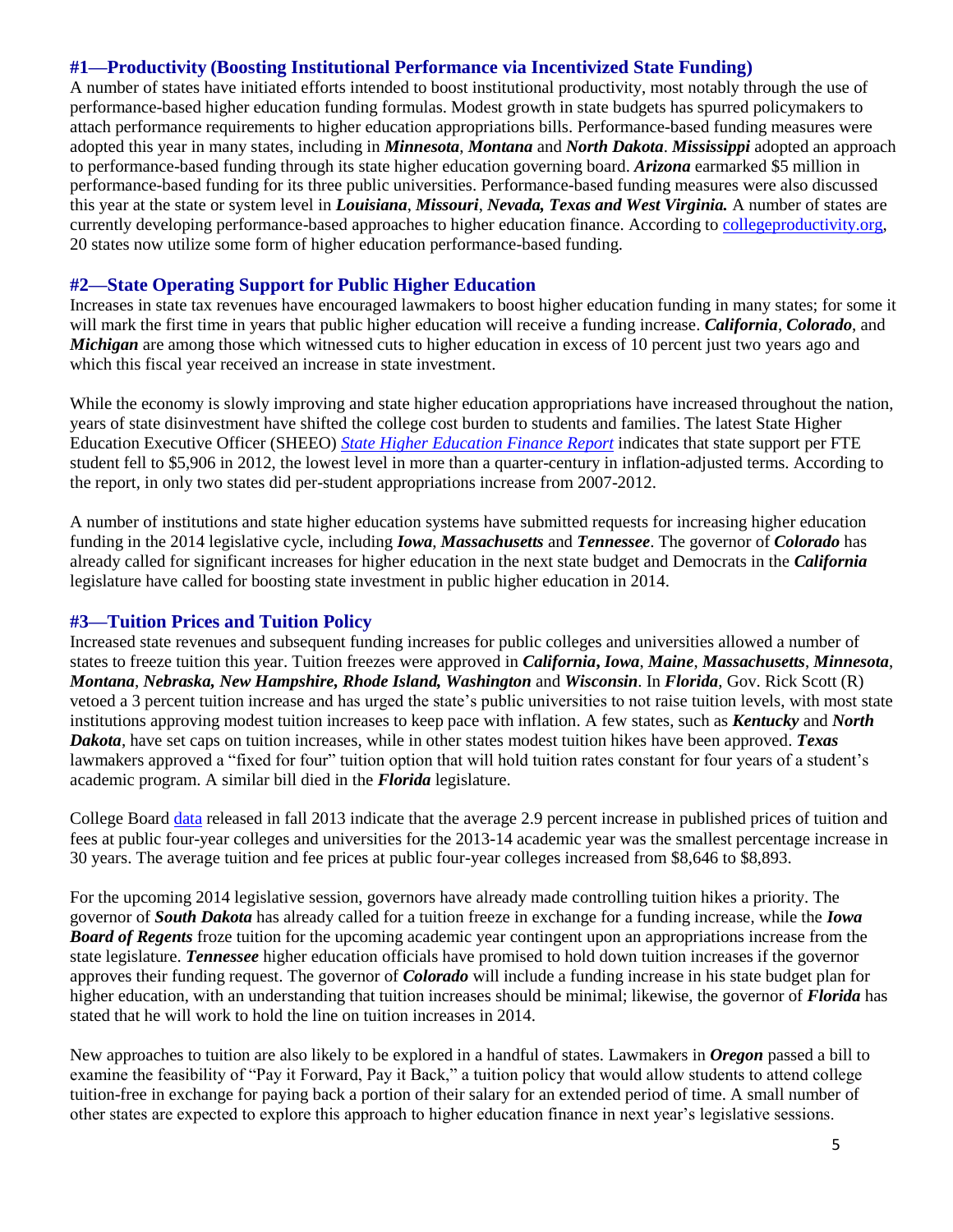#### **#4—State Student Grant Aid Programs**

Lawmakers continued to make changes to their state student grant aid programs this year, with an eye toward providing incentives to spur college completion. *Arkansas* completed work this spring on legislation that will create a tiered scholarship starting at \$2,000 for freshman, increasing each year to \$5,000 for seniors. The state also created academic standards for students receiving state scholarships for their first year in school. Officials in *Colorado* have also encouraged institutions to adopt a tiered approach. *South Dakota* created a need-based state scholarship program. Lawmakers in *Iowa* have discontinued allowing public universities to utilize "tuition set-aside" programs that distribute a portion of student tuition revenues to low-income students. The state will now use general appropriations funds, similar to most states, to provide grant aid to low-income students. *Maryland* passed a state scholarship program for first generation students.

For the upcoming legislative session, the governor of *Missouri* has called for bolstering a state program offering college scholarships to students with top scores on college entrance exams. Scholarship recipients would have to stay and work in Missouri after receiving the scholarship or be forced to return the grant money.

#### **#5—College Readiness**

*Utah* passed legislation that will require all high school juniors to take a college readiness test, such as the ACT. *Maryland* lawmakers completed work on the "College Readiness and Completion Act," which addressed issues such as dual enrollment, degree pathways, and caps on the number of credits required for an associate's or bachelor's degree.

#### **#6—Immigration**

Advocates for allowing undocumented students access to in-state tuition rates achieved a number of victories in the 2013 legislative sessions. Bills extending state resident tuition rates for undocumented students were signed into law in *Colorado*, *Minnesota* and *Oregon*. Similar legislation was introduced in a number of other states, including *New Jersey*. The *University of Hawaii Board of Regents* extended in-state tuition rates to undocumented students. *Arizona Board of Regents* agreed to study the issue. *New York* was among a number of states that also debated whether to extend state student financial aid programs to undocumented students. *New Jersey* Gov. Chris Christie has voiced support for tuition equity for undocumented students, but does not support a number of provisions in a tuition bill currently in the state legislature. According to the National Conference of State Legislatures, 16 states now have policies allowing undocumented students to be eligible for in-state tuition rates and three states extend financial aid to undocumented students.

#### **#7—Competency-Based and Online Education**

State political leaders have continued to explore policies related to online and competency-based education programs. Governors in *Missouri* and *Tennessee* unveiled partnerships with Western Governors University (WGU). *Florida* lawmakers approved a measure that will allow the University of Florida to offer fully-online programs. *Nevada* higher education leaders have taken an interest in building out the state's online higher education programming and created a working group to increase the number of online offerings. *Maryland* Gov. Martin O'Malley (D) called on state leaders to use technology to boost college graduation rates.

#### **#8—Guns on Campus**

A number of state legislatures debated the merits of bills related to guns on campus in the first half of 2013, with the vast majority of the bills seeking to loosen state laws or campus regulations related to guns. Among the states where legislation was introduced were *Arkansas, Georgia, Indiana, Kansas, Montana, Nevada, North Carolina, South Carolina, South Dakota, Texas* and *Wyoming*. A bill to re-instate a gun ban in *Colorado* failed to pass.

The most notable bill was in *Arkansas*, which now allows faculty and staff to carry guns on campus, however, campuses will retain the right to "opt-out" of the bill. Thus far, Arkansas campuses have exercised their right not to allow guns on campus. *Montana* Gov. Steve Bullock (D) vetoed a campus gun bill that reached his desk this spring. *Texas* will soon allow guns to be stored in locked cars on campus, but a broader gun measure did not pass.